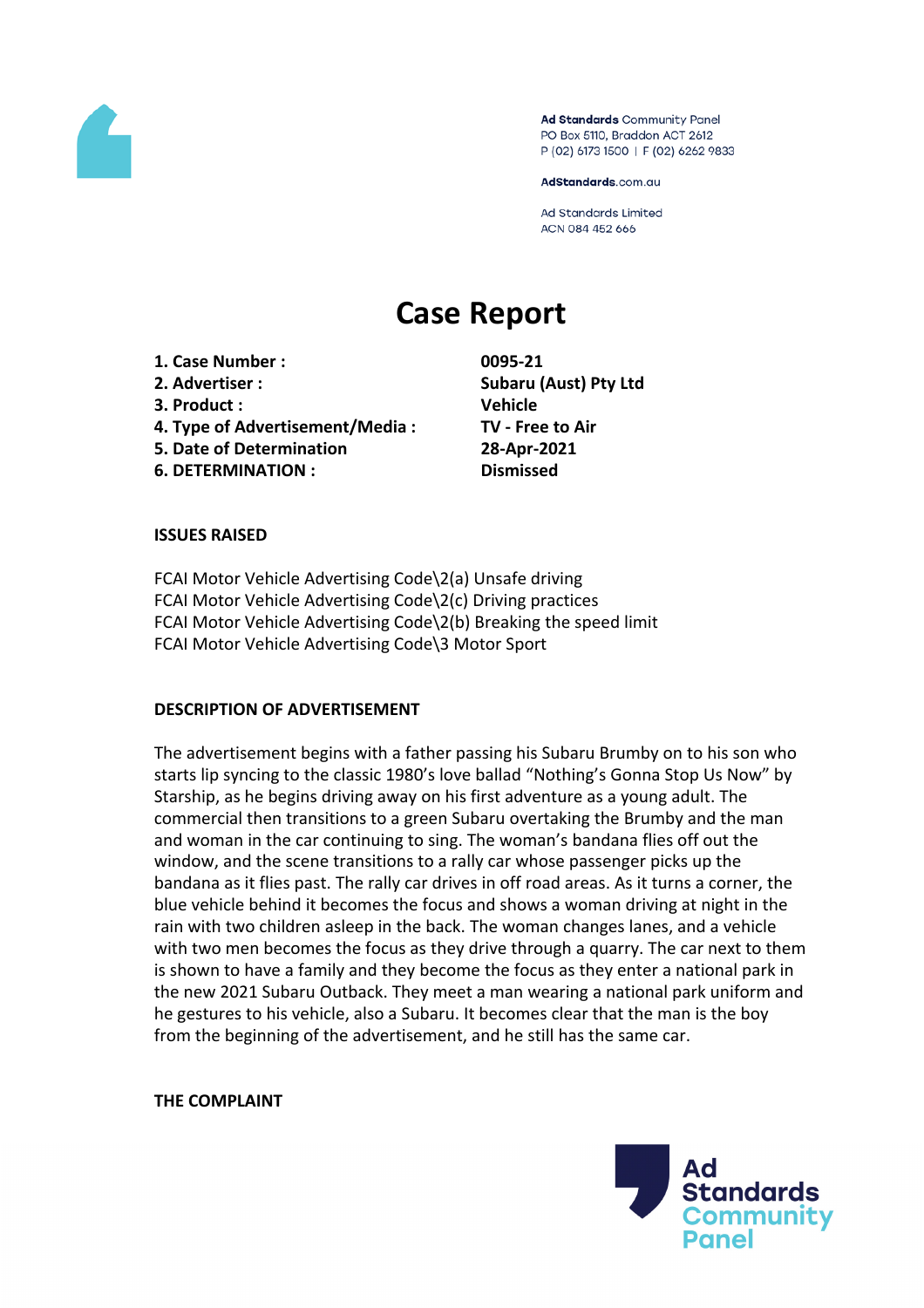

Comments which the complainant/s made regarding this advertisement included the following:

*I've just seen on Melbourne TV a 90-second ad for the latest Suburu Outback. Although I've never owned one, I've certainly been tempted over the years. But I certainly wasn't by this ad.*

*I am amazed that the ad is allowed to go to air. It shows so many things that are bad, wrong, or just plain illegal. Bashing through the bush and along beaches, at speeds which sometimes have the vehicle airborne. Cut-in shots of racing drivers (who drive exactly as public on public roads shouldn't). Loud, distracting music. 'Driver' with eyes shut for considerable periods of time. Passing on a blind bend – when apparently distracted by an airborne piece of litter. Arm out of window. I mean, how many more bad images do you fit into a car ad?*

# **THE ADVERTISER'S RESPONSE**

Comments which the advertiser made in response to the complainant/s regarding this advertisement include the following:

*We refer to your letter dated 15th April 2021 regarding the above matter. Subaru Australia believes in responsible marketing and accordingly takes its responsibilities under both the Advertiser Code of Ethics (Code of Ethics) and FCAI Code of Practice for Motor Vehicle Advertising (FCAI Advertising Code) very seriously. As such all marketing material produced by Subaru Australia is carefully vetted for compliance with these two Codes.*

*As we understand it, the complaint referred to in your letter of 15th April 2021 raise concerns regarding NSW Road Safety Rules.*

#### *Background*

*In March 2021 Subaru Australia launched a television commercial for the all new 2021 Subaru Outback. The commercial celebrates the love that Subaru customers have for the brand and features generations of Australians enjoying their adventures in various Subaru models throughout the decades. It begins with a father passing on his Subaru Brumby to his son who starts lip syncing to the classic 1980's love ballad "Nothing's Gonna Stop Us Now" by Starship, as he begins driving away on his first adventure as a young adult. The commercial then transitions to later generations of Australians, continuing to lip sync to the song as they drive their trusty Subaru. Transitions include a couple on a road trip, professional rally driver and co-driver Cody Crocker and Mark Stacey in a rally vehicle, a mother and her two children driving through the rain at night, two friends driving in a quarry and ends with a family of four entering a national park in the new 2021 Subaru Outback. A 90 second version of the advertisement ran from March 2021 nationally on broadcast television and the internet.*

#### *Submissions*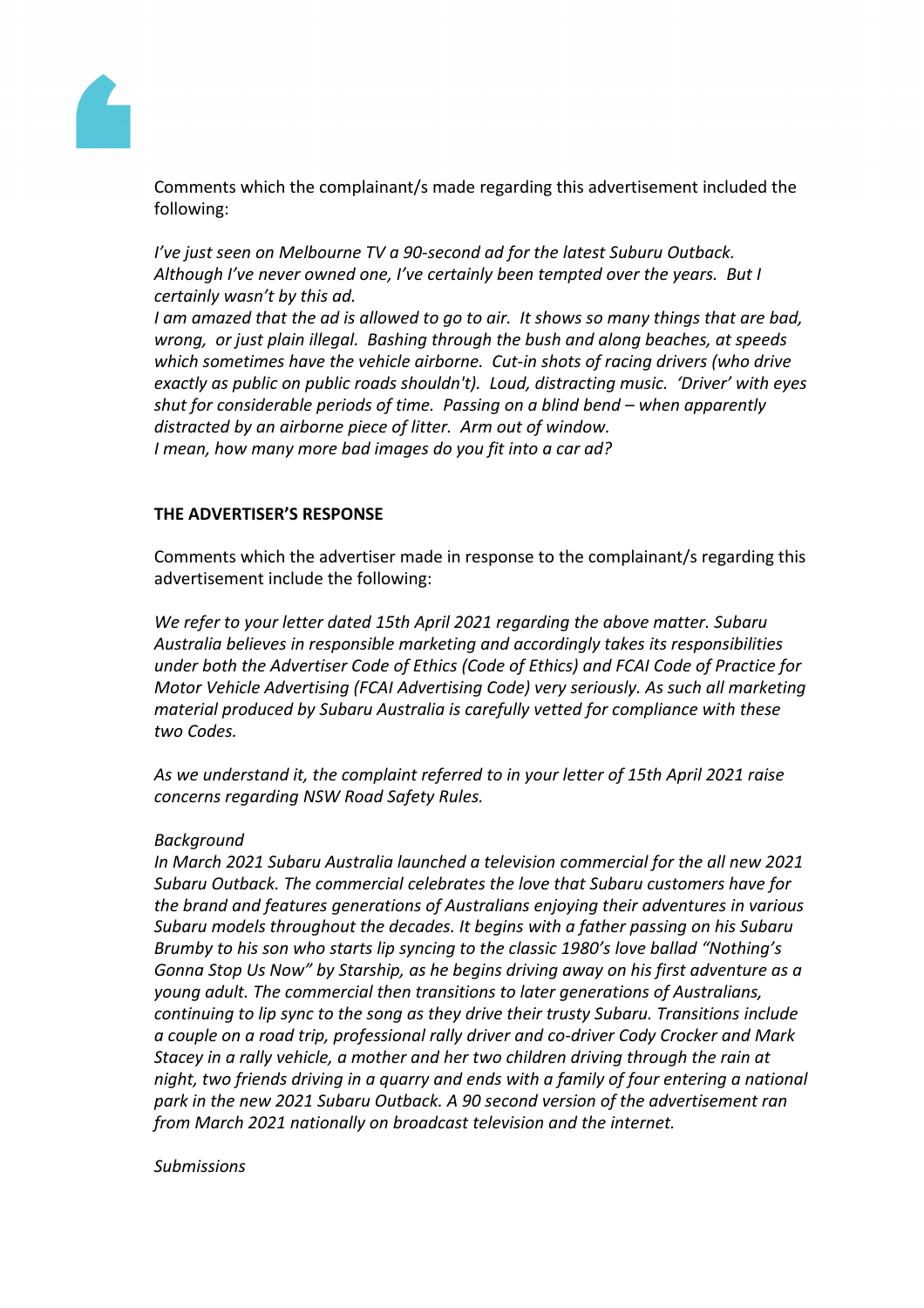

*Having considered the FCAI Code of Practice for Motor Vehicle Advertising General Provisions Clause 2 that requires advertisers ensure that advertisements for motor vehicles not portray unsafe driving, including speeding or other practices which would contravene road safety regulations, if they were to take place on a road or roadrelated, below are our responses to the specific questions raised: -*

*1. What assurances can the advertiser provide that any driving depicted in the advertisement would conform to relevant road safety regulations, were it to occur on road or road-related area?*

*All vehicle filming conformed to the relevant safety regulations. Specific care was taken to always ensure compliance with the Australian Road Rules having regard to the NSW Government Road User's Handbook.*

*In response to the element of the complaint regarding "loud districting music", the advertisement has the song "Nothing's Gonna Stop Us Now" playing throughout the commercial to which the drivers and passengers are lip-syncing. It is abundantly clear that the music we can hear is not actually coming from inside of any of the vehicles depicted in the commercial. In the case of the rally car, there isn't actually a stereo in the vehicle from which to play music. During filming, music was played to help the actors lip-sync to the song, but it would not have been at a volume beyond what is safe and allowed and would not have been distracting for the drivers.*

*As far as the complaint alleges that the advertisement depicts a "Driver with eyes shut for considerable periods of time", this is patently incorrect. On a close review of the advertisement, it is self-evident that at no stage do any of the drivers have their 'eyes shut for considerable periods of time' (as alleged) during the advertisement. At most, the final driver squints as she sings and smiles but her eyes are not closed and in any event the vehicle is stationery in that scene. The camera moves from the passenger to driver side, revealing the vehicle is stopped as the driver and passenger greet the 'ranger' in the 'national park'.*

*In respect of the rally scene element of the advertisement, Subaru Australia relies on Section 3 of the FCAI Advertising Code which expressly permits "use of scenes of motor sport; simulated motor sport; and vehicle-testing or proving" - see below for more information.*

*2. Can the advertiser confirm that any vehicles portrayed in the advertisement were driven within legal speed limits at all times?*

*We confirm that during the filming of the advertisement, all vehicles adhered to the NSW road safety regulations and were always driven at or under the posted or legal speed limit. Where vehicles were driving over loose or unsealed surfaces, or uneven terrain, we confirm that the vehicles were driven at a suitable speed to ensure the safety of the driver, passengers, pedestrians, and filming crew.*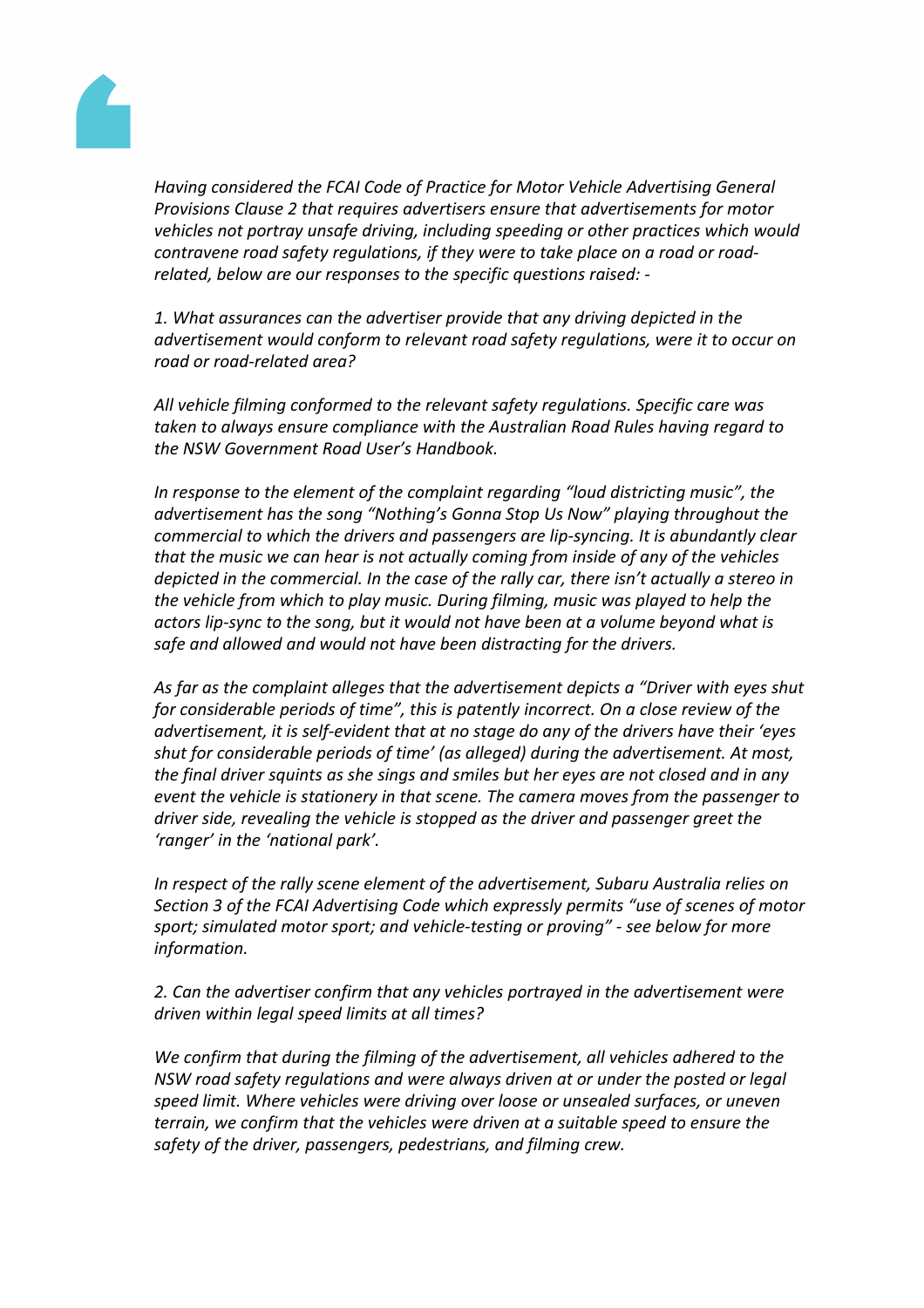

*3. Was it necessary for the advertiser to obtain any special permission/permits to undertake filming of any driving sequences depicted in the advertisement*

*There were no additional permissions over and above the normal permissions required to film a television commercial.*

*4. Has the advertisement been published/broadcast in all of Australia? Are there any States/Territories where the advertisement has not been published/broadcast?*

*The advertisement has been broadcast nationally from March 2021.*

*5. Has the advertisement been made available on the internet?*

*The advertisement has been made available on the internet from March 2021.*

*Use of Motor Sport in Advertising Clause 3 of the FCAI Code*

*1. What evidence can be provided to demonstrate that any scenes of motor sport or simulated motor sport are activities of a kind for which a permit would normally be available in Australia?*

*One section of the advertisement features Cody Crocker and Mark Stacey, who are both professional rally and racing car drivers with decades of rally driving experience, simulating a rally drive. This activity is the type of activity for which a permit would normally be available in Australia. The scene was filmed at the Hampton Rally Track (NSW) which is owned by The Hills District Car Club and is available for use by their members and others.*

*This scene was included as rally racing is an integral part of Subaru's history in motor sport and is an aspect about the brand which generations of Australians know and are passionate about.*

*In including this scene in the advertisement Subaru Australia has (in part) relied on clause 3 of the FCAI Advertising Code, which expressly permits the use of scenes of motor sport; simulated motor sport; and vehicle-testing or proving that are clearly identifiable as part of an organised motor sport activity. The vehicle in the scene is clearly depicted with racing livery and includes racing decals on the exterior of the vehicle, a roll cage in the interior, racing harnesses to secure the driver and co-driver, a racing steering wheel and stripped-down dashboard amongst other things. Put another way, it is clear the vehicle shown is a rally race vehicle and not a regular road going vehicle. The driver and co-driver are also wearing race style rally helmets and sponsored racing suits. Given the foregoing, in Subaru Australia's submission a reasonable member of the public could not reasonably mistake the scene as anything other than a rally type scene.*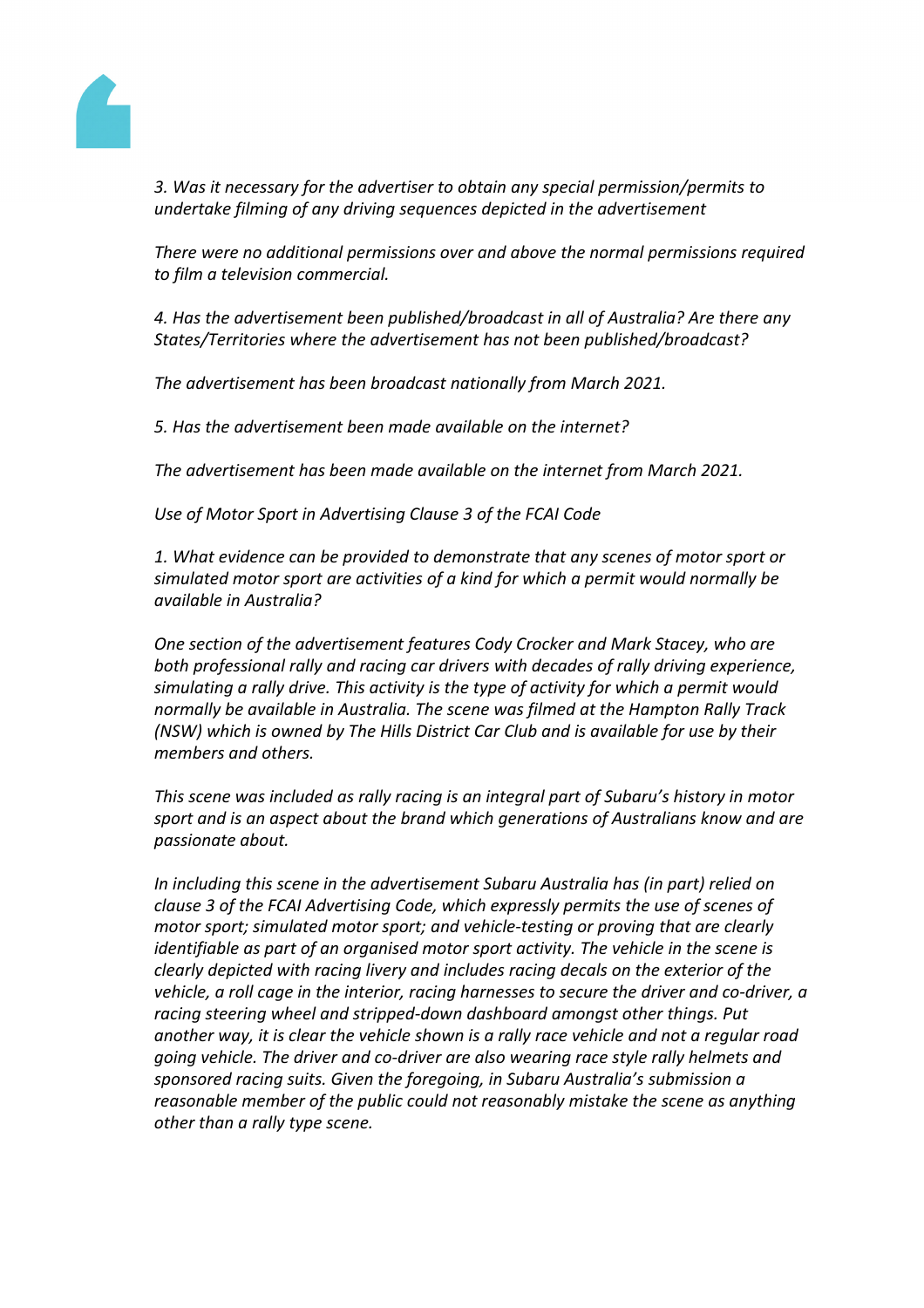

*2. What evidence can be provided to demonstrate that the activities in such scenes conform to the requirements of relevant rules or regulations governing safety for competitors, officials and spectators.*

*We can confirm that the simulated rally drive was filmed in a controlled environment at the Hampton Rally Track (NSW) and the vehicle was handled by a professional rally driver. The circuit in which this section of the commercial was filmed was closed to the public at the time of filming and is specifically designed for this type of activity, as can be seen by the flags and markings on the road. Full Work, Health and Safety procedures were followed during filming including the use of traffic controllers to ensure the road was safe for the vehicle to pass.*

*In respect of the element of the complaint alleging "speeds which sometimes had the vehicle airborne" and "passing on a blind bend," it should be noted that these scenes are only evident in the rally part of the subject advertisement. In this scene the vehicle performing the manoeuvre is clearly a rally car on what looks to be a rally track and the drivers are clearly professionals as identified by the racing livery, their helmets, and their racing suits. In this context the average member of the public would understand that the scene is a rally simulation and that it is highly unlikely a vehicle will be travelling in the opposite direction (as would be the case on any race circuit).*

*Further, the co-driver in the rally vehicle has detailed instructions written in the book on his lap. He advises the driver exactly how sharp the turn will be and at what speed it should be approached. There was no risk of oncoming traffic as the scene was filmed at Hampton Rally Track, a one-way track specifically designated for this kind of motor sport activity. As per the previous paragraph, the conditions were strictly controlled to ensure the road was clear.*

*Regarding the complaint about the "airborne piece of litter", this was filmed in a controlled manner to minimise the risk to the driver, co-driver and filming crew. In the scene where the headband comes off, the vehicle is stationery, and the moving background was edited in during post-production. The headband landing on the windscreen of the rally car was also edited in. The headband was tied to the passenger-side wing mirror for the co-driver to pull in during the rally drive. The codriver did not have his arm resting out of the window during the rally drive.*

## *Depiction of Off-Road Vehicles*

*1. Do any/all vehicles portrayed being driven in an off road setting in the advertisement conform to the requirements of the definition of an off road vehicles as provided in the Australian Design Rules (MC Category)? If so, please outline the key criteria which are met?*

*Excluding the rally vehicle, the Subaru XV, Subaru Outback and Subaru Forester shown are depicted being driven in mild off-road settings. These models conform to the requirements of the definition of an off-road vehicle as provided in the Australian Design Rules (MC Category). They are passenger vehicles with fewer than 9 seating*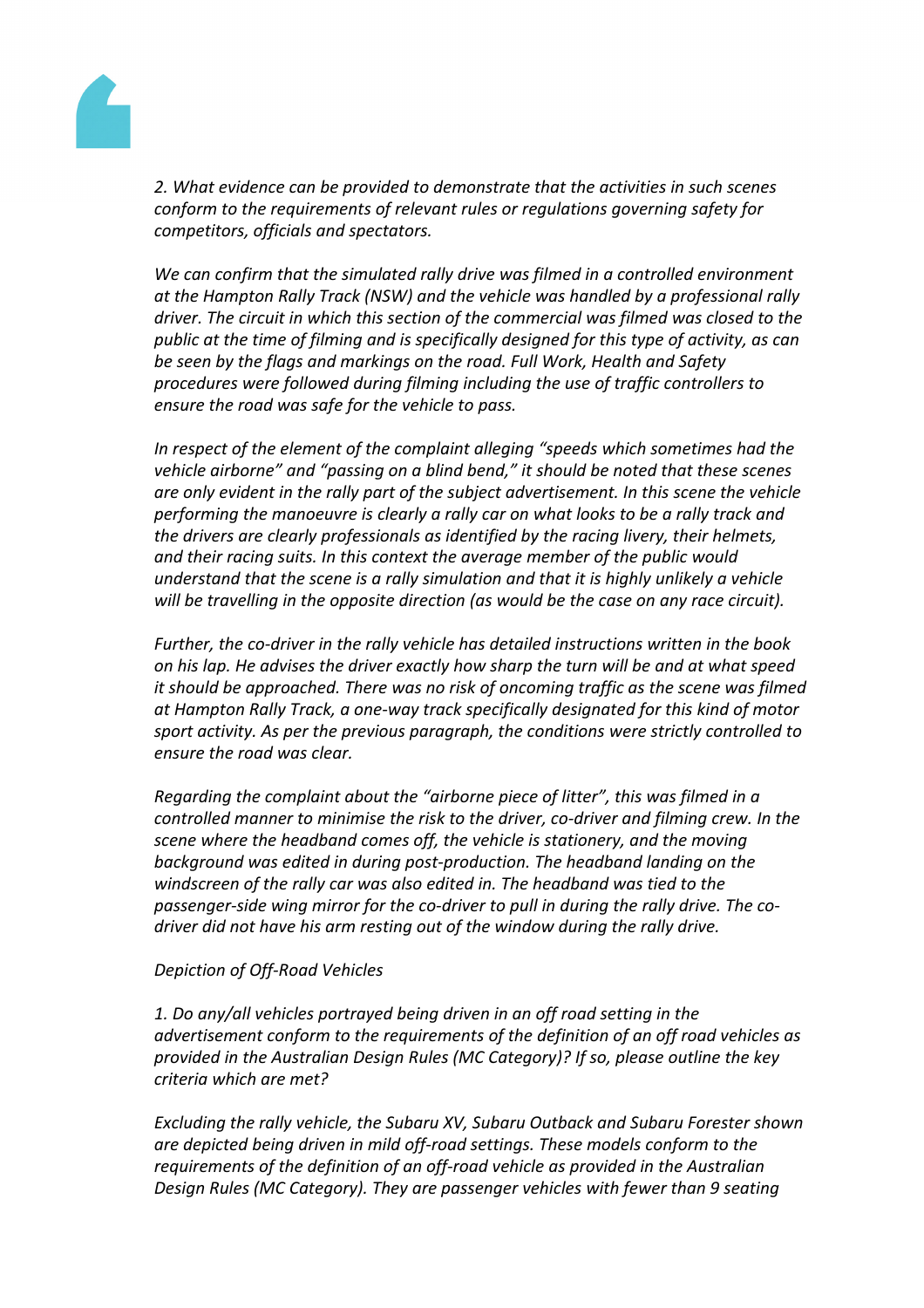

*positions, are all equipped with constant all-wheel drive and satisfy the following characteristics at its unladen mass on a level surface.*

*Breakover angle – all have a breakover angle greater than 14 degrees. Departure angle – all have a departure angle greater than 20 degrees. Running clearance – all have a ground clearance greater than 200mm. Front Axle Clearance, Rear Axle Clearance or Suspension Clearance – all have front axle, rear axle and suspension clearance greater than 175mm.*

*It should be noted that while the Subaru XV conforms with the Australian Design Rules definition for off-road vehicles in the MC category, it has only been submitted for classification under the MA category.*

*2. What is the maximum number of seating positions in the vehicle/s?*

*Vehicles in the commercial have a maximum of 5 seats except for the rally car which has 2.*

*3. Does the vehicle/s have four-wheel drive/all-wheel drive?*

*All vehicles depicted in the advertisement are equipped with constant all-wheel drive.*

*Section 2 of the Advertiser Code of Ethics*

*In respect of the balance of the provisions of Section 2 of the Advertiser Code of Ethics, Subaru Australia notes that whilst there is no complaint in regard to breaches of these provisions, the Ad Standards Community Panel will nevertheless review the advertisement in its entirety against all of section 2. Accordingly, Subaru Australia makes the following further submissions:*

*Section 2.1 – Discrimination or vilification – the subject advertisement does not depict anything that would discriminate against or vilify any person or section within the community on the grounds of race, ethnicity, nationality, gender, age, sexual orientation, disability, mental illness or political belief.*

*Section 2.2 – Exploitative or degrading – the subject advertisement does not depict minors or employ sexual appeal in any way, shape or form. Section 2.3 – Violence – the subject advertisement does not present or portray violence in any way, shape or form.*

*Section 2.4 – Sex, sexuality and nudity – the subject advertisement does not portray sex, sexuality or nudity in any way, shape or form.*

*Section 2.5 – Language – the subject advertisement uses appropriate language for the circumstances. The advertisement does not employ strong or obscene language.*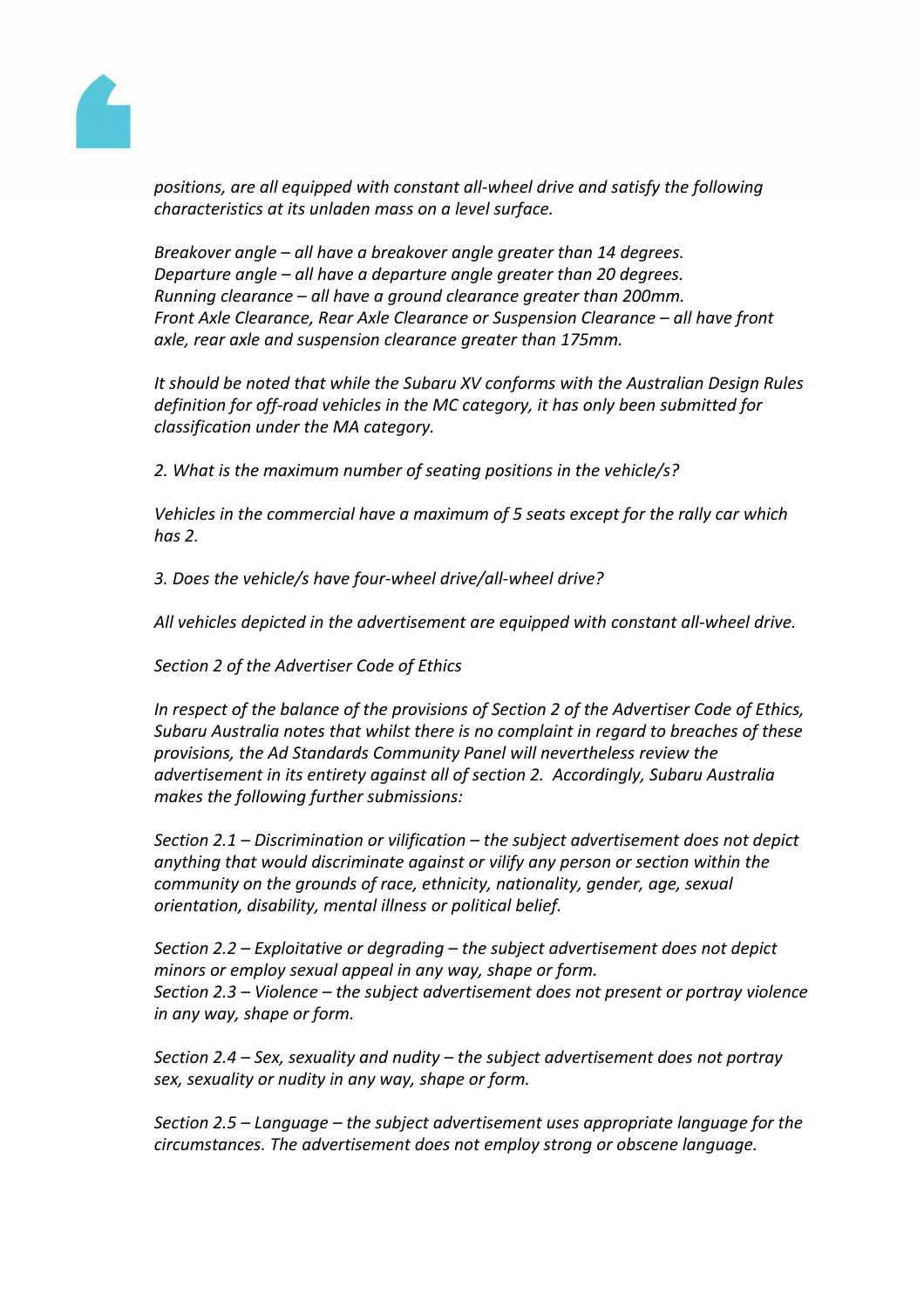

*Section 2.6 – Health and Safety – the subject advertisement does not depict material contrary to prevailing community standards on health and safety.*

*Section 2.7 – Advertising – the advertisement is clearly distinguishable as an advertisement for the all new MY21 Subaru Outback*

# *Conclusion*

*For all the reasons set out above Subaru Australia vehemently disagrees with the complainant's assertion that the advertisement shows "many things that are bad, wrong, or just plain illegal" or that it otherwise breaches either the Code of Ethics or the FCAI Advertising Code. To the contrary the advertisement celebrates the love that generations of Australians have felt for their Subaru vehicles and has been extraordinarily well received by the Australian public as is evidenced by the many positive comments about the advertisement on both YouTube and Facebook.*

*The subject advertisement was filmed in a way that strictly complies with Road Safety laws and in Subaru Australia's submission the advertisement does not in any way beach either the Code of Ethics or the FCAI Advertising Code.*

*As such, Subaru Australia respectfully submits that the Ad Standards Community Panel should dismiss the complaint outright.*

# **THE DETERMINATION**

The Ad Standards Community Panel (Panel) was required to determine whether the material before it was in breach of the Federal Chamber of Automotive Industries Voluntary Code of Practice for Motor Vehicle Advertising (the FCAI Code).

The Panel noted the complainant's concerns that the advertisement depicts:

- Environmental damage by "bashing" through the bush and along beaches
- Speeding, showing a vehicle becoming airborne
- Racing scenes showing driving that would not be allowed on roads
- Loud and distracting music
- A driver with their eyes closed
- Overtaking on a blind bend
- An arm out a vehicle window

## **Is this an advertisement for a motor vehicle?**

The Panel considered whether the advertisement was for a motor vehicle. Motor vehicle is defined in the FCAI Code as meaning: "passenger vehicle; motorcycle; light commercial vehicle and off-road vehicle". The Panel determined that the Subaru vehicles depicted were Motor Vehicles as defined in the FCAI Code.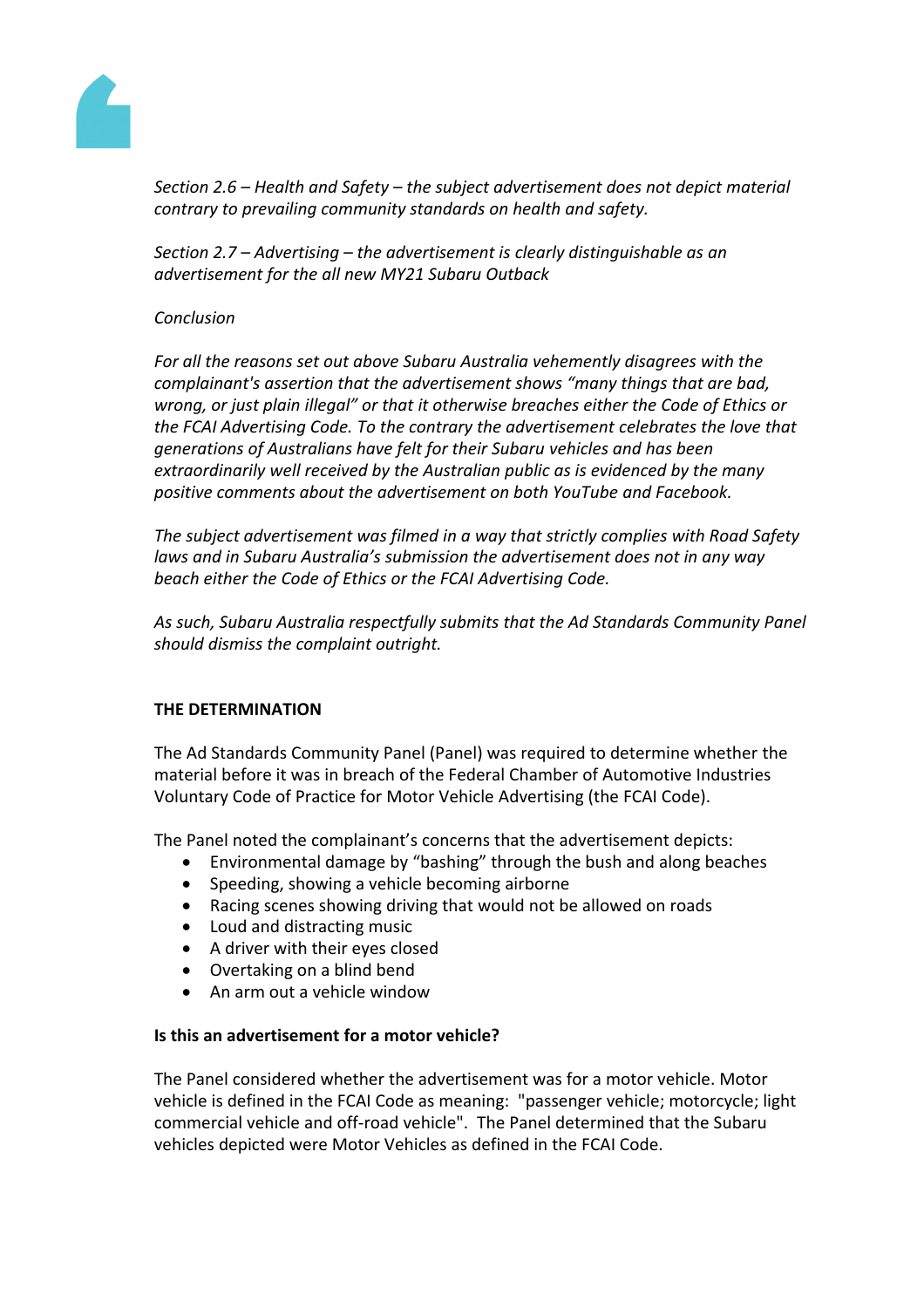

The Panel determined that the material before it was an advertisement for a motor vehicle and therefore that the FCAI Code applied.

**Clause 2(a): Advertisements for motor vehicles do not portray ...unsafe driving, including reckless or menacing driving that would breach any Commonwealth law or the law of any State or Territory in the relevant jurisdiction in which the advertisement is published or broadcast dealing with road safety or traffic regulation, if such driving were to occur on a road or road-related area, regardless of where the driving is depicted in the advertisement.**

## Eyes closed

The Panel noted the complainant's concern that a driver is shown driving with her eyes closed.

The Panel considered that the complainant is likely referring to a woman depicted at the end of the advertisement. On close review of the advertisement, the Panel agreed with the advertiser's assertion that the woman is squinting rather than has her eyes closed.

## Overtaking on blind bend

The Panel noted the complainant's concern that the advertisement shows a person overtaking another vehicle on a blind bend.

The Panel considered that the advertisement is highly stylised and noted that the rally car overtakes another vehicle as a transition to a new scene. The Panel considered that this scene is clearly fantastical as it transitions from a scene with the ocean in the background to a forest scene where motor sports occurs. The Panel considered that most people would understand that the advertisement was not filmed on open, public streets and noted that the driving practices shown in the transitions from one scene to the next are film-making devices and are not always aligned with domestic road rules.

#### Vehicle becoming airborne

The Panel noted the complainant's concern that the advertisement shows a person speeding to the extent that their vehicle becomes airborne

The Panel noted that this scene was depicted during a part of the advertisement that showed a rally driving scene. The Panel considered that while the vehicle was travelling quickly and did become airborne, this action was consistent with rally-style motor sports.

The Panel considered that there is no indication that any other vehicles in the advertisement are exceeding speed limits or driving unsafely.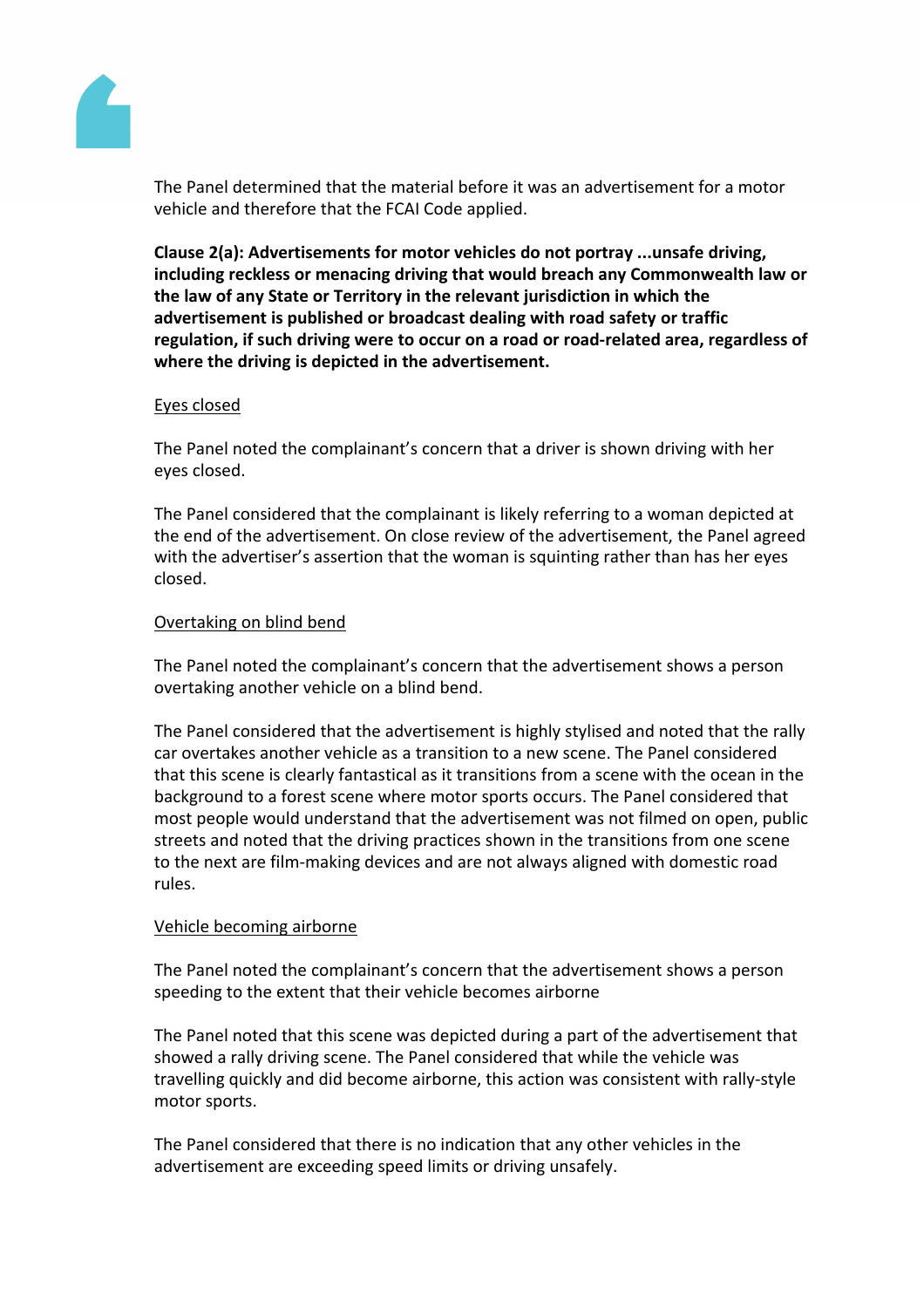

# **Clause 2(a) conclusion**

The Panel determined that the advertisement did not breach Clause 2 (a) of the FCAI Code.

**Clause 2(b) Advertisers should ensure that advertisements for motor vehicles do not portray people driving at speeds in excess of speed limits in the relevant jurisdiction in Australia in which the advertisement is published or broadcast.**

Consistent with the discussion under Clause 2(a), the Panel considered that there is no indication the vehicle is driving at speeds in excess of speed limits in Australia.

# **Clause 2 (b) conclusion**

The Panel determined that the advertisement did not breach Clause 2 (b) of the FCAI Code.

**Clause 2(c) - Advertisements for motor vehicles do not portray ...driving practices or other actions which would if they were to take place on a road or road-related area, breach any Commonwealth law or the law of any State or Territory in the relevant jurisdiction in which the advertisement is published or broadcast directly dealing with road safety or traffic regulation. (examples: illegal use of hand-held mobile phones or not wearing seat belts in a moving motor vehicle].**

## An arm out a vehicle window

The Panel noted that the concern relating to a passenger having their arm out of a vehicle window may be an issue under the Australian Road Rules. The Panel noted the advertiser's response that the scarf was tied to the mirror for the passenger to get and the man did not have his arm resting out of the window during filming.

The Panel considered that the advertisement is highly stylised, noting that the scarf that the driver collects has transitioned from a previous scene. The Panel considered that the advertisement was cleverly edited and partly computer generated and an unrealistic scene that most people would understand was not filmed on open, public streets; and noted that the driving practices shown in such scenarios are not always aligned with domestic road rules.

## Loud music

The Panel noted that the concern about loud music was not a specific issue under the Australian Road Rules and would not breach any Commonwealth law or the law of any State or Territory in the relevant jurisdiction. The Panel further noted that the music is not being played from any of the vehicles, rather the music is played over the top of the imagery in the advertisement.

## **Clause 2 (c) conclusion**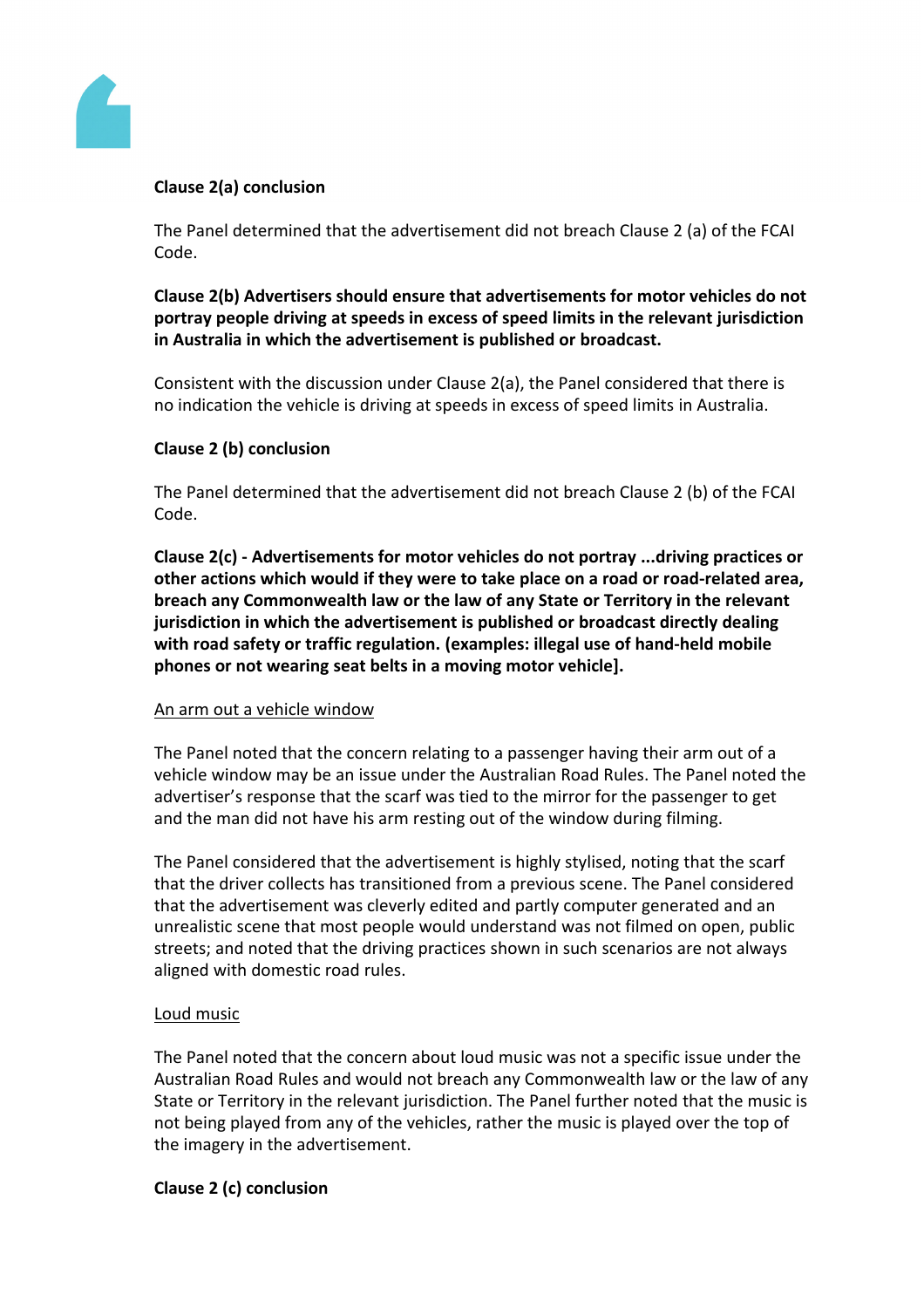

The Panel determined that the advertisement did not breach clause 2(c) of the FCAI Code.

# **Clause 2(e) - Advertisements for motor vehicles do not portray…deliberate and significant environmental damage, particularly in advertising for off-road vehicles.**

The Panel noted the complainant's concern that the advertisement depicts scenes of drivers "bashing" through the bush.

The Panel noted the scene which featured rally drivers dressed in racing livery driving on an unsealed road through a forest area. The Panel noted that the vehicle was being driven in a manner consistent with professional motor sports in such an arena and noted that the road appeared to be marked clearly and intended for such a purpose.

The Panel noted the scene featuring the vehicle passing through a waterway. The Panel considered that the vehicle is depicted as being driven in a controlled manner and the driving manoeuvres are not shown as being reckless or dangerous or done without due regard to the environment. The Panel considered that there was no suggestion that environmental damage, significant or otherwise, was caused by the filming of the advertisement.

The Panel considered that the advertisement did not depict the vehicles driving in a manner which could be seen to cause deliberate or significant damage to the environment.

# **Clause 2 (e) conclusion**

The Panel determined that the advertisement did not breach clause 2(e) of the FCAI Code.

**Clause 3 - Without limiting the general application of clause 2, advertisers may make use of scenes of motor sport; simulated motor sport; and vehicle-testing or proving in advertising, subject to the following: (a) Such scenes should be clearly identifiable as part of an organised motor sport activity, or testing or proving activity, of a type for which a permit would normally be available in Australia. (b) Any racing or competing vehicles depicted in motor sport scenes should be in clearly identifiable racing livery."**

The Panel considered that advertisers are allowed to depict scenes of motor sport in advertisements and considered that in this advertisement the scenes depicting rally drivers in a forest scene were clearly identifiable as motor sport scenes and all drivers and vehicles were clearly identified in racing livery. The Panel noted that a scene showing the vehicle becoming airborne was consistent with rally-style motor sports.

#### **Clause 3 conclusion**